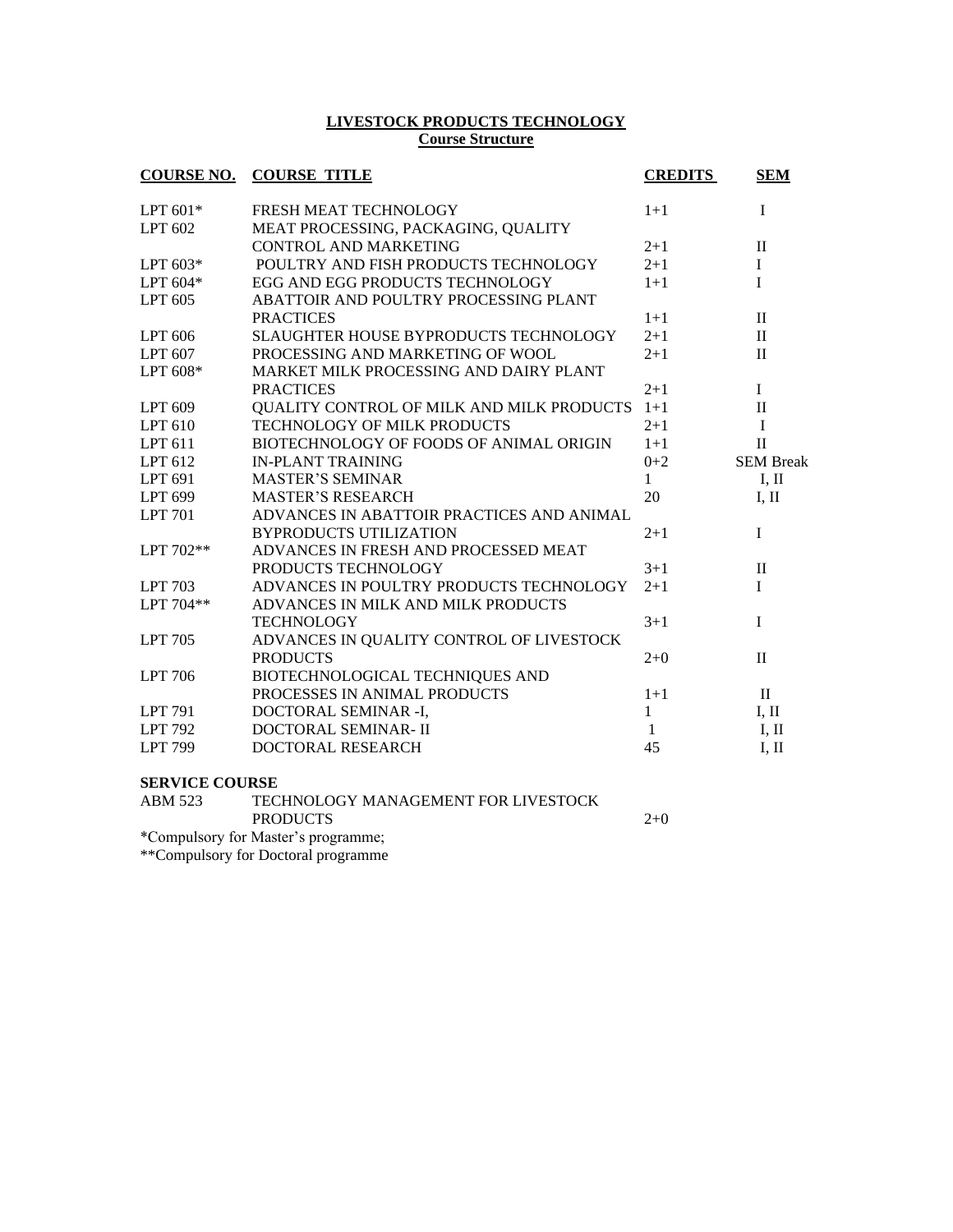#### **LIVESTOCK PRODUCTS TECHNOLOGY Course Contents LPT 601 FRESH MEAT TECHNOLOGY 1+1 SEM - I**

### **Objective:**

To impart knowledge about history, current status of meat industry, muscle composition, functions and sensory quality of meat. To educate on factors influencing quality of meat and nutritive value.

### **Theory:**

UNIT-I: History and development of meat science and meat industry, current trends and prospects of meat industry-Structure and chemistry of animal tissues, muscle functions and postmortem changes- Rigor mortis  $-$  Effect of transport on meat quality  $-$  its veterinary and clinical importance – PSE and DFD in meat quality – Conversion of muscle to meat.

UNIT-II: Composition, nutritional content and general quality characterization and evaluation of meat and its products- meat microbiology –Factors affecting quality of meat – Essential nutrients in meat and poultry meat – Tenderization. Chemical residues in meat, and their effects on the health of the consumer.

### **Practical**

Microbiological sampling and evaluation of meat. Evaluation of physicochemical and sensory properties of meat and meat products. Estimation of  $pH -$ Colour - Water holding capacity – ERV – Tyrosine value – Thiobarbituric acid number – Estimation of texture profile of meat – Estimation of glycogen, R-value, myoglobin, proximate analysis of meat and meat products including poultry products – Estimation of drip loss - Determination of Sarcomere length, fibre diameter and myofibrillar fragmentation index. Retail and wholesale cuts.

#### **Suggested Readings**

Gracey JF. 1999. *Thornton's Meat hygiene*. 10th Ed. WB Saunders.

Kerry J, Kerry J & Ledward D. 2005. *Meat Processing-Improving Quality*. Woodhead Publishing Ltd., UK.

Pearson AM & Dutson TR. 1999. *Advances in Meat Research.* Vol. IX. *Quality Attributes and their Measurement in Meat, Poultry and Fish Products*. Aspen Publishers, Inc, Maryland, USA.

Swatland H & Compbell T. 2004*. Meat Cuts and Muscle Foods*. Nottingham Univ. Press.

### **LPT 602 MEAT PROCESSING, PACKAGING, 2+1 SEM - II QUALITY CONTROL AND MARKETING**

#### **Objective**

To impart knowledge on preservation methods, product development, quality control and packaging practices in meat.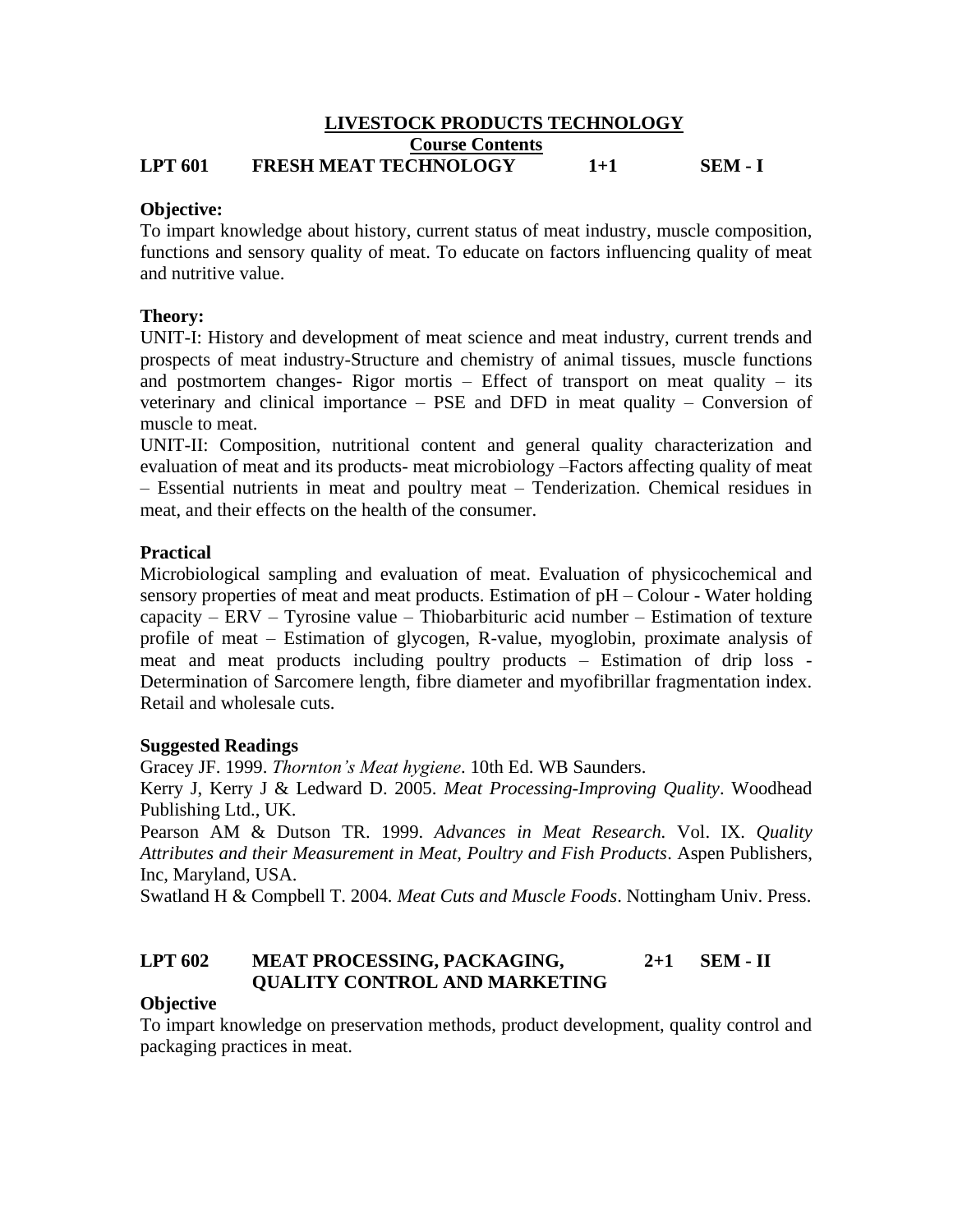## **Theory**

UNIT-I: Factors affecting fresh meat quality, ageing, basic principles of preservation, chilling, freezing, thermal processing, dehydration, irradiation and use of chemicals and antibiotics; meat curing and smoking.

UNIT-II: Comminuted meat; preparation of various kinds of fresh and cooked meat products-Canning – Heat processing – Sausages – Ham, Bacon, Tandoori- Barbecueing of Poultry.Senses of taste and olfaction-factors influencing sensory measurements, physical and chemical properties related to sensory evaluation, types of sensory panels, discriminate and descriptive testing.

UNIT-III: Meat adulteration and substitution – Different techniques for meat speciation – Agar gel immuno diffusion techniques – Démonstration of CIE, IEF, ELISA, PCR

UNIT-IV: Principles of packaging- Product characteristics affecting packaging requirements; packaging material and their characteristics - different methods of packaging meat – Vacuum packaging – MAP – Retort pouch processing.

UNIT-V: Marketing of meat, setting up of meat retailing unit and other meat merchandising practices. MFPO, BIS Standards for meat products. National and international specifications and standards.

## **Practical**

Proximate composition of meat, tyrosine value, nitrite content, TBARS value, peroxide value, Formulation of different meat products, emulsion stability, shear force value, cooking determinants, subjective and objective method of sensory evaluations.

### **Suggested Readings**

Kerry J, Kerry J & Ledward D. 2005. *Meat Processing-Improving Quality*. Woodhead Publishing Ltd., UK.

Pearson AM & Dutson TR. 1999. *Advances in Meat Research*. Vol. IX. *Quality Attributes and their Measurement in Meat, Poultry and Fish Products*. Aspen Publishers, Inc, Maryland, USA.

Swatland H & Compbell T. 2004*. Meat Cuts and Muscle Foods*. Nottingham Univ. Press.

### **LPT 603 POULTRY AND FISH PRODUCTS 2+1 SEM - I TECHNOLOGY**

### **Objective**

To impart knowledge on structure, functional quality, microbiology, processing and preservation of poultry meat, eggs and fish.

### **Theory**

UNIT-I: History and development of poultry meat and egg processing industry. Different species of poultry and their production potentials- commonly occurring anti nutrients, and antibiotics in poultry feed ingredients and its effect on egg and meat nutrition – Quality identification, quality maintenance, chemical, nutritional and microbiological quality of poultry meat. Preservation and packing techniques of shelled and liquid eggs. Quality identification of shell eggs and factors influencing the quality.

UNIT-II: Pre-slaughter care, transportation, resting, fasting, ante-mortem examination, methods of slaughter and slaughtering procedure-postmortem inspection, reasons for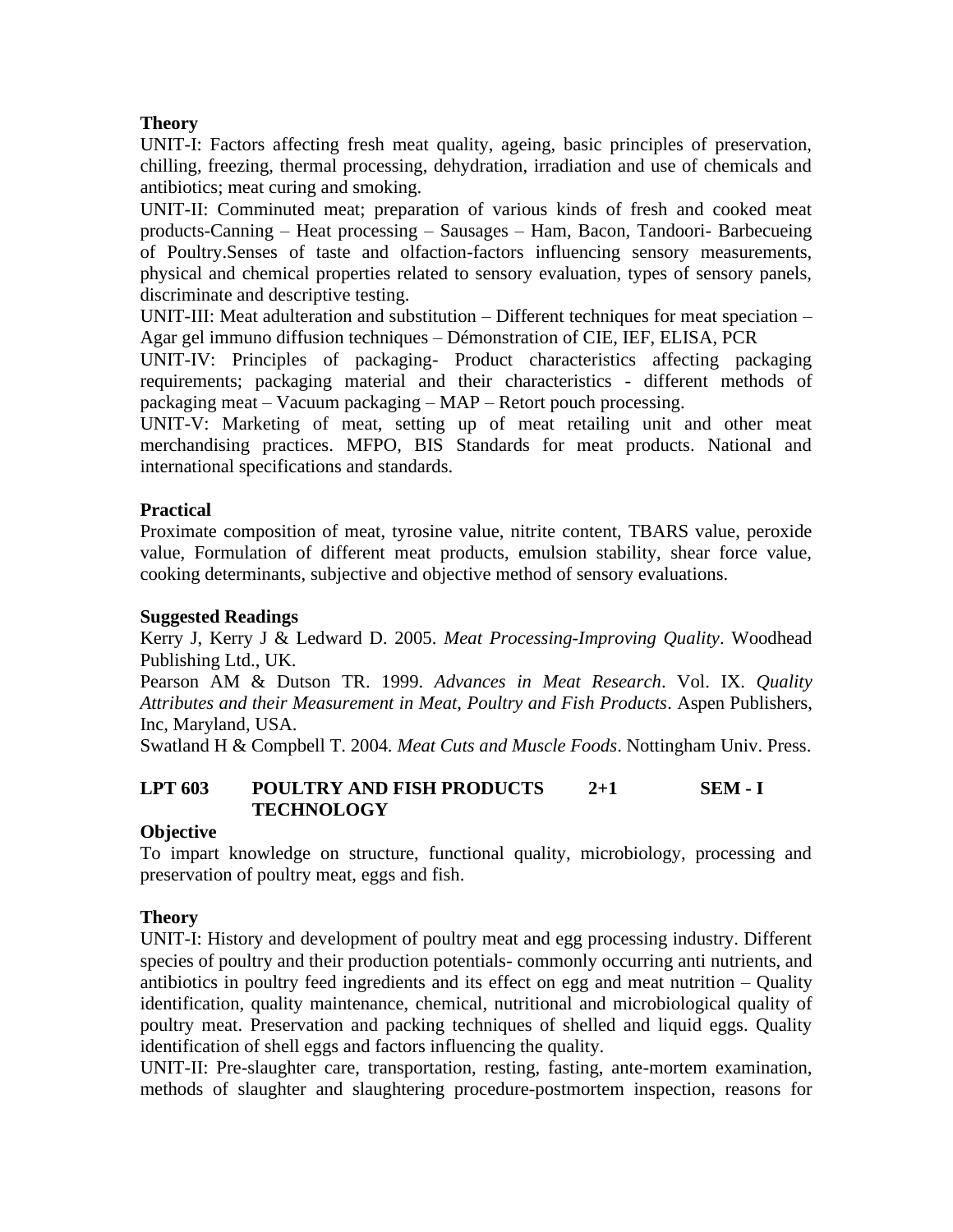condemnation of carcass-yield and grading of dressed chicken, cutup parts and de boned meat.

UNIT-III: Structure, nutritive value, compositional chemistry, microbiology and functional properties of eggs. Low cholesterol eggs, GMP, HACCP procedures for food safety – Codex regulation for food products safety – WTO/GOI regulations for import and export of poultry products. National and international regulations, standards, quality control and marketing of fish and fish products, utilization of fish processing waste.

UNIT-IV: Fishery resources, marine and fresh water fishes, transportation, processing, preservation, grading, standards. Quality control, labeling and marketing of fish and fish products, utilization of fish processing waste.

UNIT-V: Post processing value added meat for export- Integration, poultry and fish processing and marketing-Storage, packaging and chilling, freezing, dehydration, canning, irradication, curing, smoking, barbecuing, cooking and preparation of further processed poultry and fish products.

### **Practical**

Organization, sanitation and maintenance of poultry processing plants. Slaughtering, antemortem and postmortem inspection, meat cutting, grading, production of ready to eat, smoked and cured poultry meat Comminuted and other poultry based convenient items. Visit to poultry processing plant/egg processing plant. Postmortem inspection, carcass yield and grading. Meat bone ratio, quality maintenance, tenderization, water holding capacity. TBA values and preparation of further processed and freeze dried poultry products. Whole egg powder, shell meal, processing plant waste meal-HACCP-egg powder processing plant. Grading of shelled eggs, liquid eggs, egg powder foaming property , pasteurization of liquid egg, testing microbial load in different foRms of egg, visit of egg powder plant/egg processing plant, poultry and fish products and their Proximate analysis, microbiological and sensory evaluation and poultry meat and fish.

### **Suggested Readings**

Mead GC.1989. *Processing of Poultry*. Elsevier. Mountney GJ. *Poultry Products Technology*. 2nd Ed. AVI Publ. Pearson AM & Gillett TA.1996. *Processed Meats*. 3rd Ed. Chapman & Hall. Stadelman W & Cotterill OJ. 2002. *Eggs Science and Technology*. 4th Ed. CBS. Suziki T. 1981. *Fish and Krill: Protein Processing Technology*. Applied Science Publ.

# **LPT 604 EGG AND EGG PRODUCTS TECHNOLOGY 1+1 SEM - I**

### **Objective**

To impart knowledge about composition and marketing of eggs and nutritive value of eggs, preservation methods –quality maintenance, functional and value added egg product development, packaging and standards.

### **Theory**

UNIT-I: Preservation and maintenance of quality of eggs- spoilage of egg and its prevention.-Preparation of fast foods.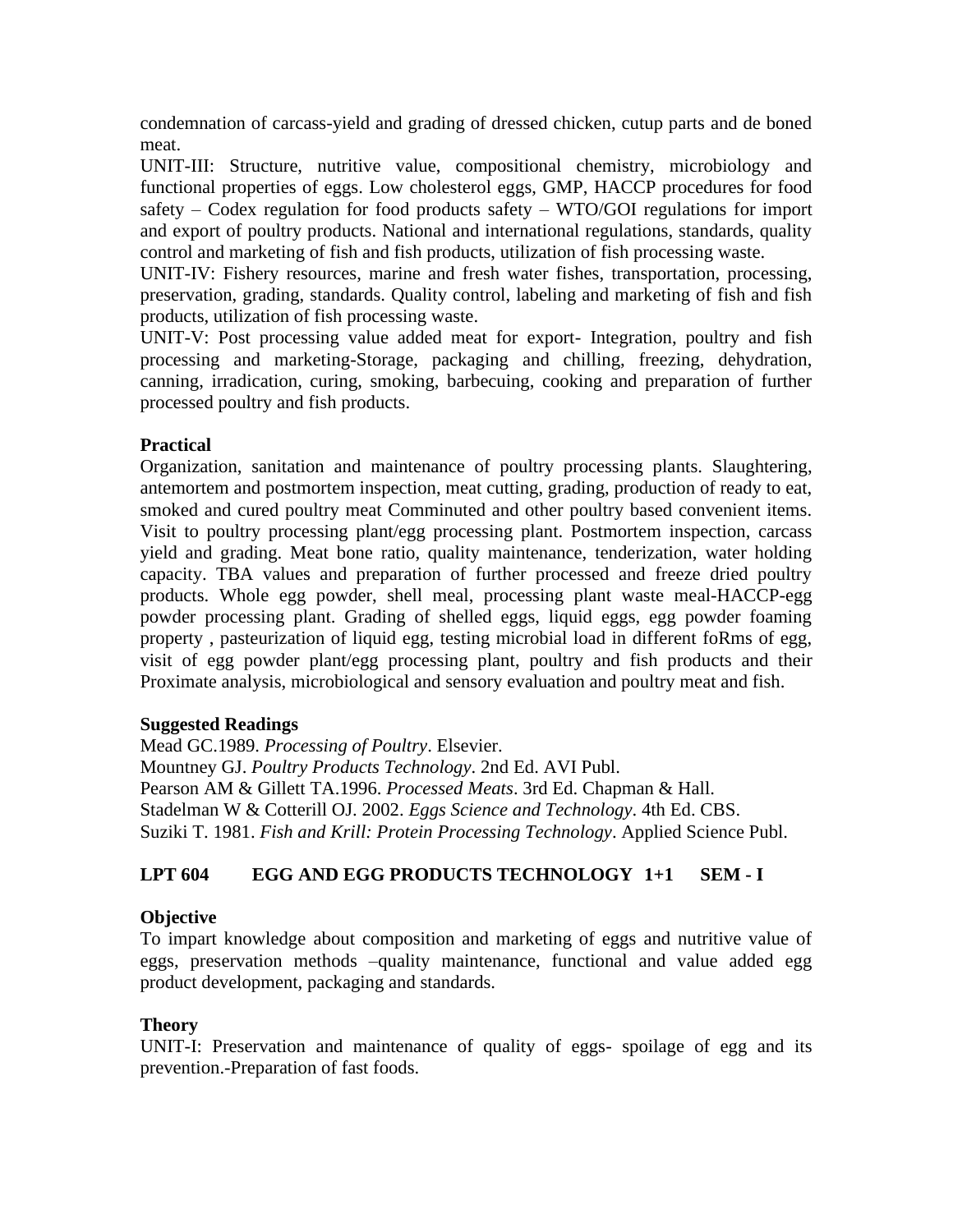UNIT-II: Egg breaking plant lay out and organization- freezing- pasteurization desugarisation- dehydration – quality estimation.

UNIT-III: Principles involved in preparation of egg powder and other egg products-Development of convenient egg based products- packaging of egg and egg products.

UNIT-IV: Specifications, standards and marketing of egg and egg products-Quality control of egg products.

#### **Practical**

Evaluation of physical, chemical, functional and microbial quality of egg and egg products. Preservation of eggs- Preparation of dehydrated and convenient egg products-Visit to egg processing plant.

#### **Suggested Readings**

Romanoff AL & Romanoff AJ. 1949. *Avian Egg*. John Wiley & Sons. Stadelman WL & Cotterill OJ. 2002. *Egg Science and Technology*. 4th Ed. CBS.

#### **LPT 605 ABATTOIR AND POULTRY PROCESSING PLANT PRACTICES 1+1 SEM - II**

#### **Objective**

Teaching about abattoir design, sanitation and basic slaughterhouse practices, effluent treatment and proper disposal of wastes.

#### **Theory**

UNIT-I: Layout, designing – operation and maintenance of slaughter houses and processing plants-disposal of slaughter house effluents and different designs of effluent treatment plants - equipments, organization and Slaughter house, maintenance, record keeping and operation-sanitation of slaughterhouse- Sanitary practices in meat plant and their benefits; quality control.

UNIT-II: Pre-slaughter judging, inspection, grading, pre-slaughter care, slaughter of meat animals; Humane slaughter – Principles and methods of stunning – Ritual slaughter of food animals and poultry – Machineries for slaughter and dressing- processing of different kinds of meat animals**-** Ante-mortem inspection and Post-mortem examination of animals. Disposal and condemnation of unfit materials.

UNIT-III: Carcass quality appraisal, judgment and their grading, meat cutting, measuring yields. Application of HACCP, GMP, ISO 9000, ISO 14000, ISO 22000, BIS Standards and any recent standards for meat and processing industries.

#### **Practical**

Visit to slaughterhouse– Plan and outlay of modern abattoir- Procedure for slaughter of food animals and poultry - Ante-mortem and postmortem inspection, slaughtering, grading and meat cutting, carcass yield, meat bone ratio, measurement of effluent characteristics: pH, BOD, COD, suspended solids etc.

#### **Suggested Readings**

Gerrard F. 1977. *Meat Technology*. Northwood. Gracey JF. 1999. *Thornton's Meat hygiene*. 10th Ed. WB Saunders.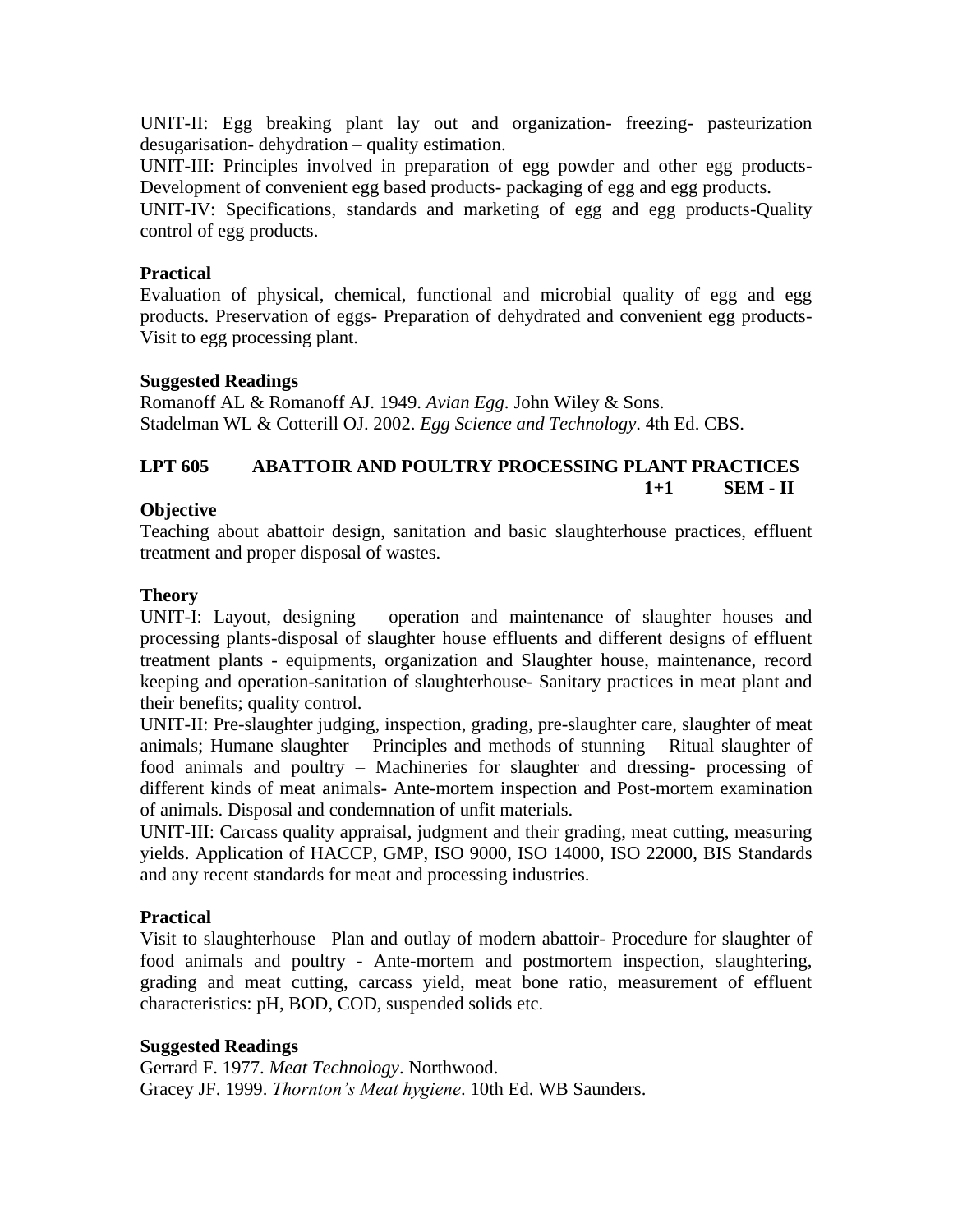# **LPT 606 SLAUGHTER HOUSE BYPRODUCTS TECHNOLOGY**

**2+1 SEM - II**

### **Objective**

To impart knowledge on animal by-products, processing and industrial utilization.

## **Theory**

UNIT-I: Slaughterhouse byproducts industry in India and abroad – Importance of utilizing slaughterhouse offals – Rendering- Planning a by-product plant - Utilization of blood, bones, hooves, glands, intestines, feathers, glandular byproducts and other minor byproducts for industrial exploitation.

UNIT-II: Meat fat characteristics - Preservation and processing of ruminal contents – Ensiling of ruminal contents – Value added products preparation from slaughterhouse byproducts, processing of animal byproducts for pet foods.

UNIT-III: Flaying - Classification and factors affecting quality of hides and skin-Physical and chemical characteristics of hide and skin- Processing of hide and skin for manufacture of leather- Preparation and quality control of gelatin and glue. Microscopic, physical and chemical characteristics of leather; testing and marketing of leather-Preservation and packaging practices of various kinds of hides and skin.

UNIT-IV: Designing of animal byproduct plant. Collection and scope for further utilization of slaughter house byproducts. Waste treatment and pollution control-Environmental Audits-Regulations on pollution control.

## **Practical**

Identification of quality defects in leather- preparation of sausage casing, blood meal, feather meal and meat meal. Demonstration of carcass meal – Meat meal – Bone meal - Preparation of animal casings – Grading of casings and wool – Preparation of slime meal – Collection and preservation of glandular products – Preparation of pet foods - Visit to local by-products/ processing units. Quality evaluation of rendered animal fat.

### **Suggested Readings**

Dilon M & Griffith C. 2001. *Auditing in the Food Industry* - *From Safety and Quality to Environmental and other Audits*. Woodhead Publ. Ltd.,UK.

GregoryNG. 1988. *Animal Welfare and Meat Science*. CABI.

Ockerman HW & Hansen CL. 2000. *Animal by-product processing and utilization*.

Technomic Publ. Co. Ltd., Pennsylvania, USA.

Ockerman HW & Hansen CL. 2002. *Animal Byproducts Processing and Utilization*. CRC.

# **LPT 607 PROCESSING AND MARKETING OF WOOL 2+1 SEM - II**

### **Objective**

To impart knowledge on grading, manufacturing process, marketing and specifications of wool and specialty fibers- growth and structure of wool and fiber, their use.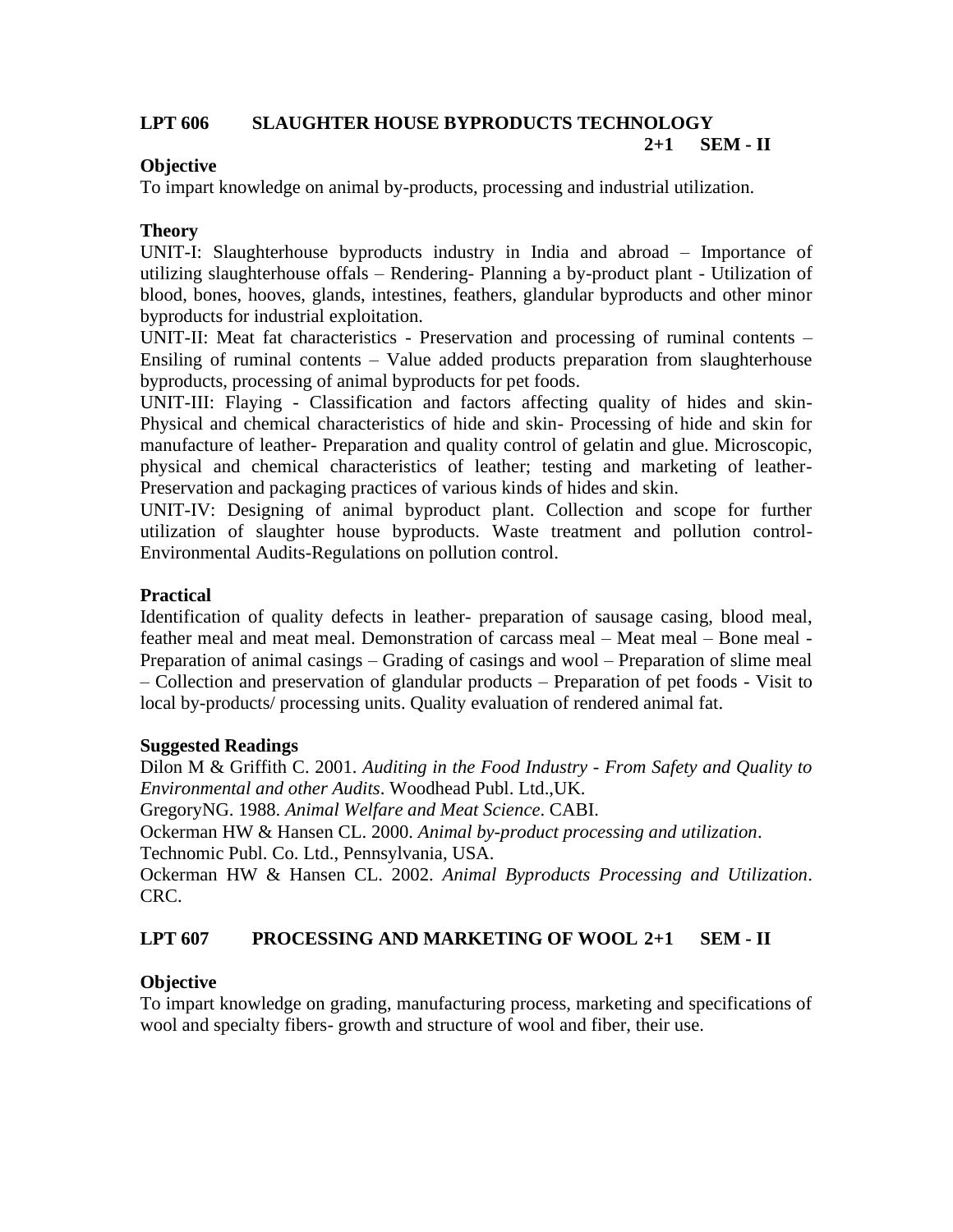## **Theory**

UNIT-I: Status and prospects of wool -Grading of wool. Faults and impurities in wool and their removal.

UNIT-II: Wool types and their uses. Growth and molecular structure of wool fibre; physical and chemical properties of wool. Characteristics of hair fibres and their use, factors influencing quality of wool and hair fibres - Principles and steps involved in manufacturing processes of wool- specialty hair fibres.

UNIT-III: Physical and chemical testing of wool. Proclaimed wool and secondary raw material - Marketing of wool, specification and regulation for quality control.

### **Practical**

Visit to wool industry and acquaintance with various steps of manufacturing wool and its quality control, physical and chemical testing of wool. Characterization of wool, grading of wool.

### **Suggested Readings**

Bergen WV. 1963*. Wool Hand Book*. Vols. I, II. Inter Science.

# **LPT 608 MARKET MILK PROCESSING AND DAIRY PLANT PRACTICES 2+1 SEM - I**

### **Objective**

To impart knowledge about milk composition, legislation, milk processing techniques**,**  cleaning and sanitation of dairy equipments.

### **Theory**

UNIT-I: Milk standards and legislation and related agencies.

UNIT-II: Composition of milk, major and minor constituents of milk, physico-chemical, microbial and nutritional properties of milk and preservation of raw milk.

UNIT-III: Layout Designing and organization of dairy plant, Milk procurement, handling and transportation. Chilling, centrifugation, separation, clarification, bactofugation and homogenization. Thermal processing- pasteurization, UHT processing, sterilization, bactotherm and packaging, Storage and distribution of processed milk. Fortified, reconstituted and flavoured milks.

UNIT-IV: Membrane processing and related techniques; application of ultrafilteration, reverse osmosis; nanofiltration and microfiltration in the dairy industry.

UNIT-V: Current trends in cleaning and sanitization of dairy equipment, biological detergents, ultrasonic techniques in cleaning; biodetergents. Disposal of dairy effluents.

### **Practical**

Platform tests. Determination of fat, SNF, TS, protein, lactose and ash contents of milk. Standardization, pasteurization and sterilization. HCT profile of milk systems. Judging of different types of milks. Layout plan of market milk plant.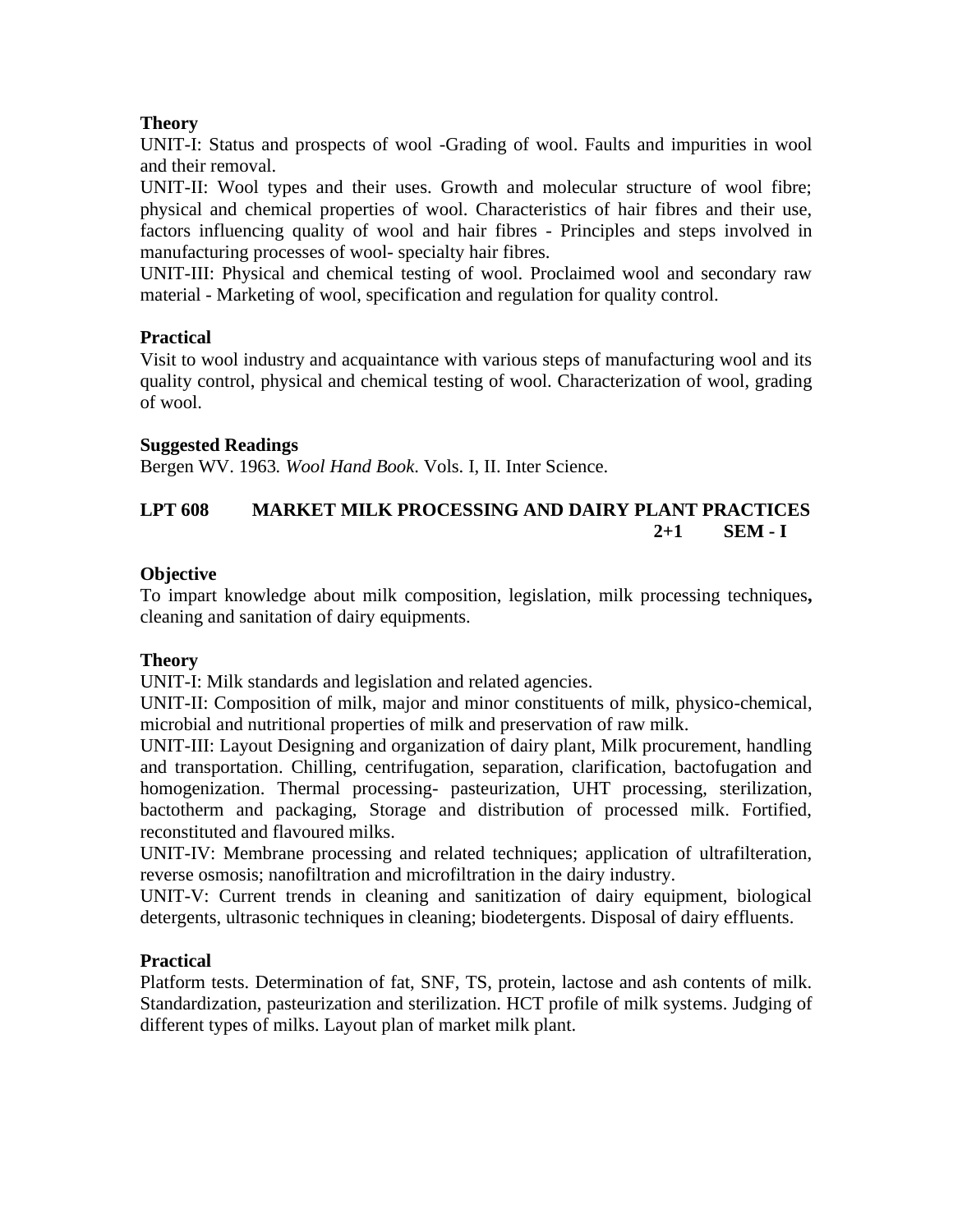### **Suggested Readings**

Walstra P, Wouters JTM & Geurts TJ. 2006*. Dairy Science and Technology*. 2nd Ed. Taylor & Francis.

Web BH, Johnson AH & Alford JA. 1987. *Fundamental of Dairy Chemistry*. 3rd Ed. Westport AVI Publ.

### **LPT 609 QUALITY CONTROL OF MILK AND MILK PRODUCTS 1+1 SEM - II**

### **Objective**

To impart knowledge about quality control, TQM, HACCP, SPS, CAC and legal standards.

### **Theory**

UNIT-I: Importance of quality control in dairy industry. PFA Act, BIS standards, AgMark standards and ISO standards of milk products.

UNIT-II: Total quality management in processing of milk products – HACCP and SPS. UNIT-III: Types of microorganisms associated with milk and milk products-Milk borne diseases.

UNIT-IV: Physico-chemical and microbial changes during procurement, processing and storage of milk and milk products.

UNIT-V: Fundamental rules for sensory evaluation, Hedonic scale, score cards and their use for grading of milk and milk products.

### **Practical**

Determination of pH and acidity, electrical conductivity, viscosity, phosphatase test, MBRT, Resazurin test, DMC, SPC. Analysis of milk and milk products in reference to BIS/PFA standards. Grading of milk and milk products**.**

#### **Suggested Readings**

Jennes R & Patton S. 1969. *Principles of Dairy Chemistry*. Wiley Eastern. Yadav JS, Grover S & Batish VK. 1993. *Comprehensive Dairy Microbiology*. Metropolitan Publ.

### **LPT 610 TECHNOLOGY OF MILK PRODUCTS 2+1 SEM - I**

#### **Objective**

To impart knowledge about techniques for preparation of different milk products.

#### **Theory**

UNIT-I: Drying of milk and milk products; freeze dehydration, water activity; sorption behaviour of foods- dried ice cream mix – cream and butter powder.

UNIT-II: Hurdle technology and its application in development of dairy products.

UNIT-III: Manufacture of milk products; butter, evaporated milk, condensed milk, milk powders, ice cream and other frozen desserts. Manufacture of yoghurt-acidophilus milkbulgaricus milk- kumiss-kefir. Manufacture of cheddar-mozzarella- cottage and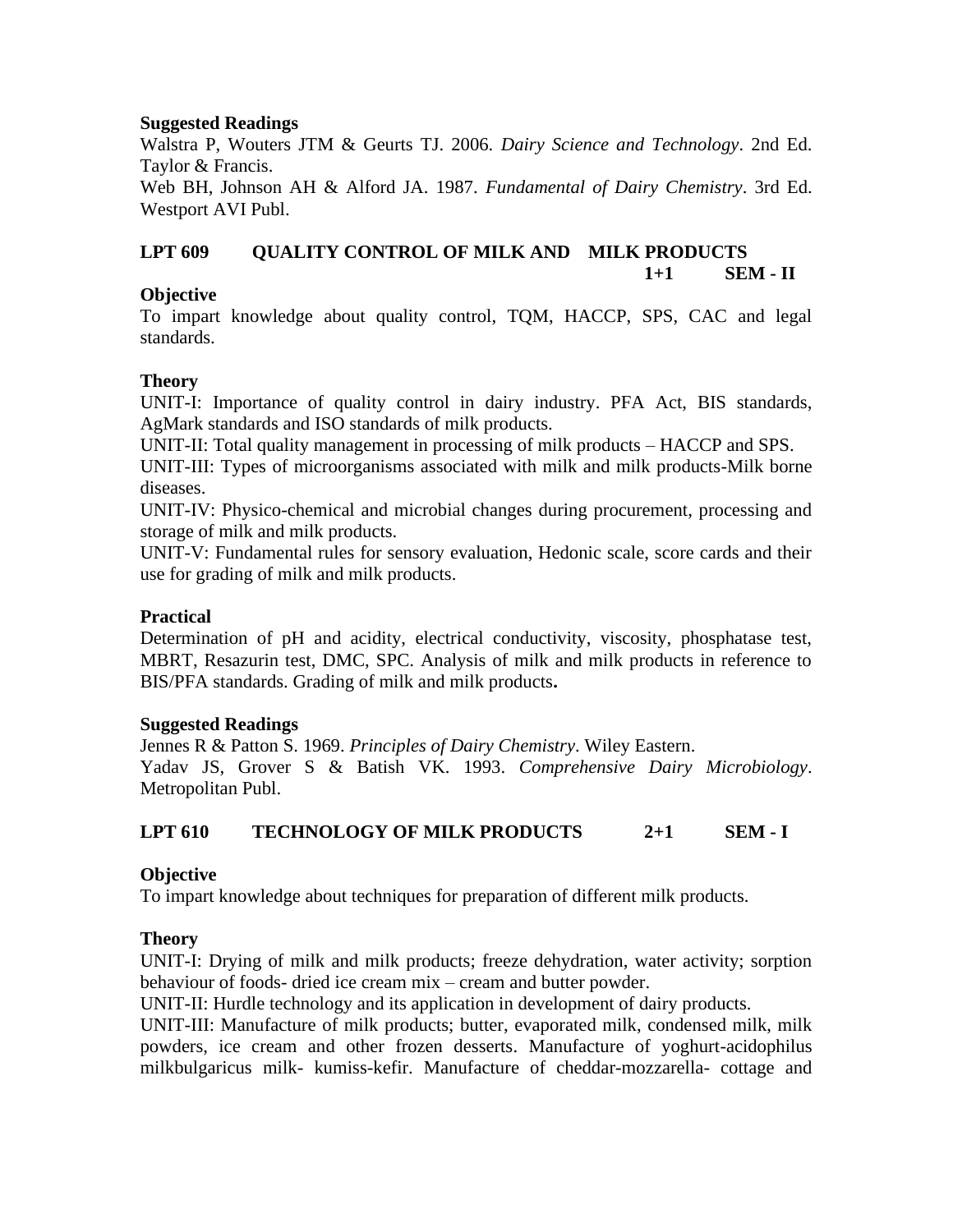processed cheese. Manufacturing of indigenous milk products- paneer- channa- khoaghee- dahi and shrikhand.

UNIT-IV: Manufacturing of casein- caseinate- co-precipitates- Whey protein concentrate (WPC) - lactose- dairy whiteners; functional properties of whey proteins, caseincoprecipitates- Ultra Filtration retentate and their modifications.

UNIT-V: Evaluation of functional properties. Packing, storage and marketing of milk products. Defects in milk products, their preventions and remedies.

### **Practical**

Preparation of butter- panneer- channa- ghee- ice cream- cheese-cheddar- Mozzarella and cottage cheese- khoa- dahi- yoghurt- casein- caseinate-coprecipate- determination of degree of browning chemical/physical methods; measurement of different functional properties of different milk products.

#### **Suggested Readings**

Aneja RP, Mathur BN, Banerjee AK & Chandan RC. 2002. *Technology of Indian Milk Products*. Dairy India.

Spreer E. 1993. *Milk and Dairy Products*. Marcel Dekker.

Walstra P, Wouters JTM & Geurts TJ. 2006. *Dairy Science and Technology*. 2nd Ed. Taylor & Francis.

# **LPT 611 BIOTECHNOLOGY OF FOODS OF ANIMAL ORIGIN**

**1+1 SEM - II**

### **Objective**

To impart knowledge about new techniques of biotechnology for improving food value.

#### **Theory**

Role of Biotechnology in productivity of livestock, Meat Speciation and quality control. Use of Biotechnology in production of food additive. Use of biotechnological tools for the processing and preservation and foods of animal origin, use of biotechnology improved enzymes in food processing industry, consumer concerns about risks and values, biotechnology and food safety. Future of food biotechnology in India.

#### **Practical**

Introduction of basic biotechnological techniques such as western blotting, enzyme isolation and identification, DNA extraction, amplification, different types of PCR, Acquaintance with RT-PCR, Multiplex PCR, gene identification and characterization**.**

#### **Suggested Readings**

Selected articles from journals.

#### **LPT 612 IN-PLANT TRAINING 0+2 (S/US) SEM BREAK**

### **Objective**

To impart industrial exposure to post graduate students in meat, milk, poultry and fish industry.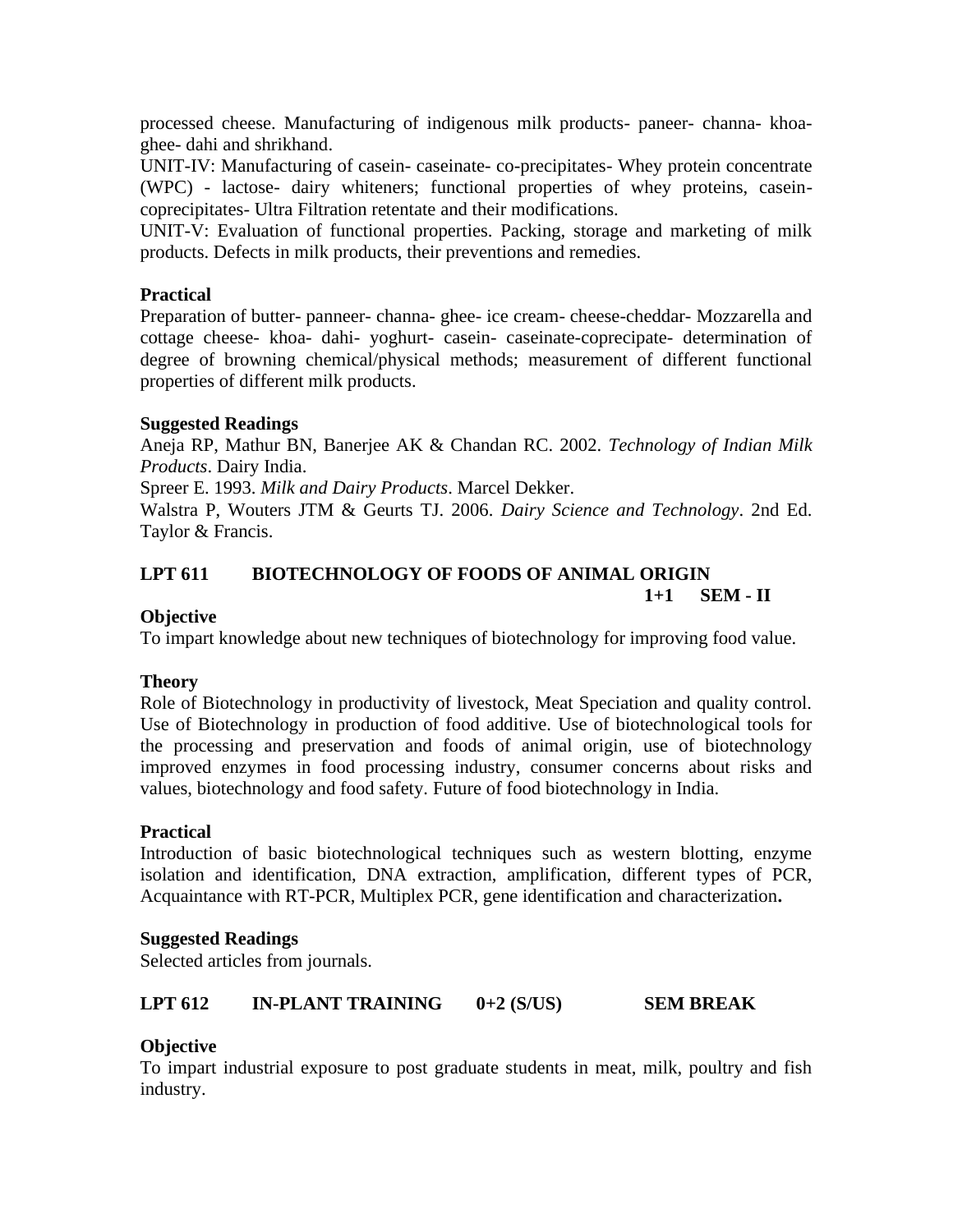### **Practical**

LPT students will undergo in-plant training in any one of the specialized area of Livestock Products Technology for a period of three weeks in an institute in private/public sector industry. After completion of the training, the student will submit a training report. Evaluation will be based on viva-voce examination and a report submitted by student- Preparation of training report.

### **Suggested Readings**

Selected articles from journals.

### **LPT 701 ADVANCES IN ABATTOIR PRACTICES AND ANIMAL BYPRODUCTS UTILIZATION 2+1 SEM - I**

### **Objective**

To impart knowledge on advances in animal byproducts utilization such as leather, fat, casings, gelatin and abattoir effluent treatment. To expose the importance of environmental pollution and their pollutants.

### **Theory**

UNIT-I: Existing situation of slaughterhouses and processing plants in India – Collection of inedible and edible by-products for industrial uses – Disposal of slaughterhouse effluents – Effluent treatment plant – Different designs of effluent treatment plants-Sanitary and phytosanitary measures – Advances in chemistry and technology of leather. Latest techniques in handling, preservation, tannery procedure, manufacture and testing of leather.

UNIT-II: Progress in gelatin, glue and natural casings production. Latest technology for utilization of animal byproducts, industry-waste as food, pharmaceuticals and other miscellaneous byproducts. Characterization, processing and quality control of meat fat.

UNIT-III: Current trends in utilization of byproducts of egg, meat and poultry processing industry for feed, fertilizer and other useful products of economic importance-Organization, layout and operation of dry and wet rendering plants-Latest trends in disposal of slaughterhouse effluents and control of environmental pollution.

#### **Practical**

Visit to various slaughterhouses and meat processing plants – Plan and outlay of various components of modern abattoir – Designs of ETP - - Estimation of BOD and COD from abattoir effluents - Ante-mortem inspection of food animals – Methods of stunning – Stunning instruments – Electrical stunning – Slaughter and dressing of food animals – Post mortem inspection of carcasses of food animals – Fabrication of carcasses of food animals.

#### **Suggested Readings**

Gracey JF. 1999. *Thornton's Meat Hygiene*. 10th Ed. WB Saunders. Selected articles from journals. Wilson W. 2005. *Wilson's Practical Meat Inspection*. 7th Ed. Blackwell Publ.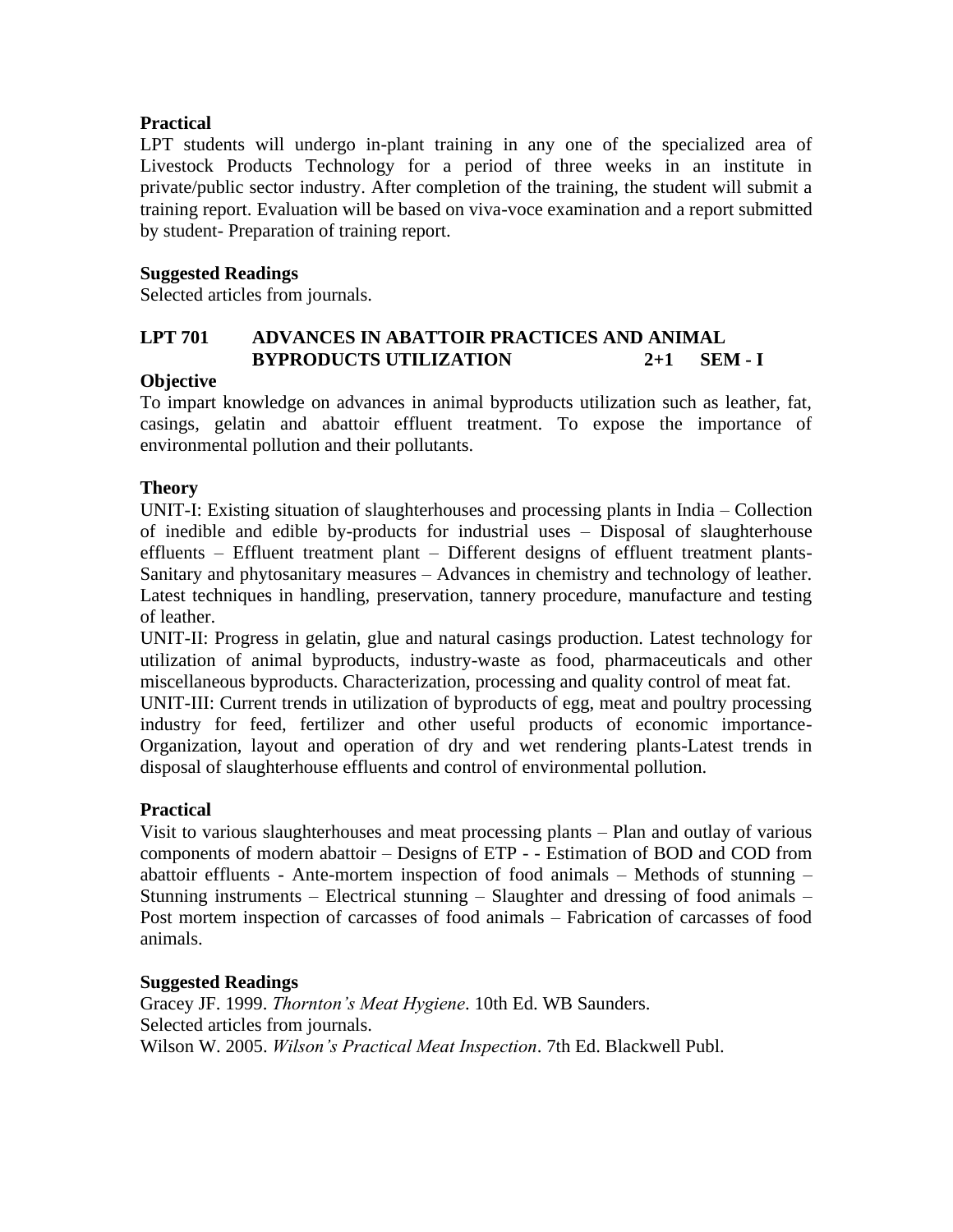### **LPT 702 ADVANCES IN FRESH AND PROCESSED MEAT PRODUCTS TECHNOLOGY 3+1 SEM - II**

### **Objective**

To empower students on recent advances in processing, preservation, quality control, packaging, regulations and standards of meat. To bring out knowledge on harmful residues in meat and to impart information on meat species identification.

### **Theory**

UNIT-I: Development of muscular tissue – Abnormal growth and developments in muscle – Genetic, nutritional and physiological aspects – Muscle proteins – Myofibrillar, sarcoplasmic and connective tissue proteins – Cytoskeletal proteins - Skeletal muscle fibre types – Lipid profile – Factors affecting muscle function and composition - Stress on the animal – Stress and the meat quality- Latest findings in the area of pre-slaughter care of meat animals- Keeping and Eating quality of meat – Properties of fresh meat – Odour, Colour, Water holding capacity - texture profile – Artificial tenderization – Meat in human nutrition – Essential nutrients in meat and poultry meat – Prefabricated meat – Chemical residues in meat and their effects on the health of the consumer.

UNIT-II: Principles of preservation – Methods - temperature control – Refrigeration – Chilling – Freezing – Mechanisation of chiller and freezer – Thermal processing – Canning – retort processing - Intermediate moisture meat – Moisture control – Dehydration – Freeze drying – Curing – Smoking – Direct microbial inhibition –

Irradiation – Use of antibiotics and chemical preservatives – Organic acids – Recent advances in preservation of meat. Meat adulteration and substitution – Different techniques for meat speciation - Packaging of meat and meat products-Critical assessment of ageing, chilling, freezing, smoking, curing, tenderization and irradiation techniques.

UNIT-III: Basic meat processing procedure-Functional properties of tissue component in meat processing-forming processed meat products. Approaches for new product development-different equipments used for processing of meat products- Indigenous and heritage meat products-purpose of smoking-composition of smoke-method of smoking liquid smoke preparation-Ham, bacon, sausages, patties, burger, meat loaves-various noval meat products.

UNIT-IV: Fermented meat products-heat processing-restructured meat products-Reformed meat products-Effect of massaging, tumbling and flaking techniques and quality-intermediate moisture meat-Enrobed meat products-Meat analogues and substitutes-Thermal processing of meat-Browning reaction- Enzymatic and non enzymatic-Protein changes in processed meat products lipid changes-protein and lipid interaction-protein and carbohydrate interaction.

UNIT-V: Meat additives and regulations pertaining to processed and convenient meat based products-Meat packaging and retailing practices-National and international standards, grading, specifications and quality control of meat and meat products.

#### **Practical**

Estimation of Colour - Estimation of texture profile of meat – Estimation of glycogen, Lactic acid, R-value, myoglobin, proximate analysis of meat and meat products –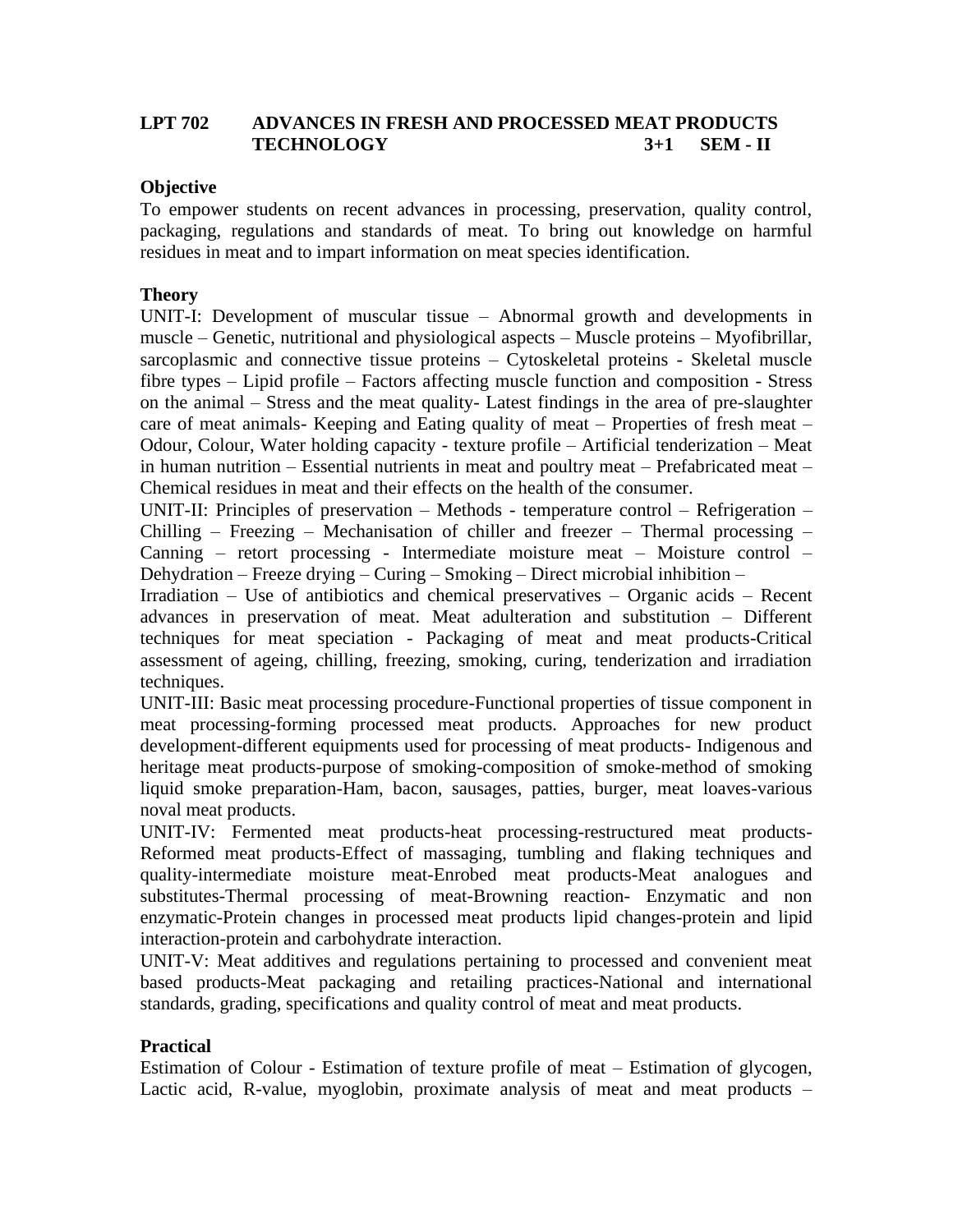Estimation of hydroxy proline - Histological structure of muscle - Estimation of emulsion stability, thawing in meat and meat products– Identification of different packaging material – Agar gel immuno diffusion techniques – Demonstration of CIE, IEF, ELISA, PCR – Different methods of packaging of meat and meat products including poultry products - Visit to different cold stores.Evaluation of carcass quality,Estimation of muscle fiber diameter, Estimation of lipid profile of meat. Organoleptic evaluation of meat- Estiamtion of Nitrate-Preparation of some noval meat products and studies on their shelf life-Total viable count and differential counts of meat and meat products-Visist of meat /poultry processing units.

## **Suggested Readings**

Kerry J, Kerry J & Ledward D. 2005. *Meat Processing-Improving Quality*. Woodhead Publ. Ltd., UK.

Swatland H & Compbell T. 2004*. Meat Cuts and Muscle Foods*. Nottingham Univ. Press. Selected articles from journals.

#### **LPT 703 ADVANCES IN POULTRY PRODUCTS TECHNOLOGY 2+1 SEM - I**

## **Objective**

Discussion on latest development in processing, preservation, quality control, packaging, regulations and standards of poultry meat.

### **Theory**

UNIT-I: Indian scenario of poultry processing industry Advances in poultry dressing, meat yield, preservation, microbiology and quality control methods. Automation in broiler farming, catching, transporting, control of shrinkage and methods of slaughter.

UNIT-II: Preservation techniques, Room temperature preservation of poultry fast foods by multi hurdle technology, critical evaluation of application of refrigeration, tenderization, canning, dehydration, irradiation, curing, smoking and cooking techniques in poultry processing and development of additional processed products.– Regulation of CAC and European standards of poultry meat and meat products.

UNIT-III: Recent trends in packing and marketing of poultry and poultry products. Modified atmosphere packaging- Different packing materials for meat and cooked products.

UNIT-IV: Policies and marketing trends in poultry meat -Regulations, specifications, standards and use of additives in poultry products.

UNIT-V: Poultry product development formulation and profitability.

### **Practical**

Cooked and uncooked meat quality standards- sensory evaluation of poultry meat packaging material- Modified Atmosphere Packaging-Factors influencing meat quality at different freezing temperatures and thawing.

#### **Suggested Readings**

Selected articles from journals.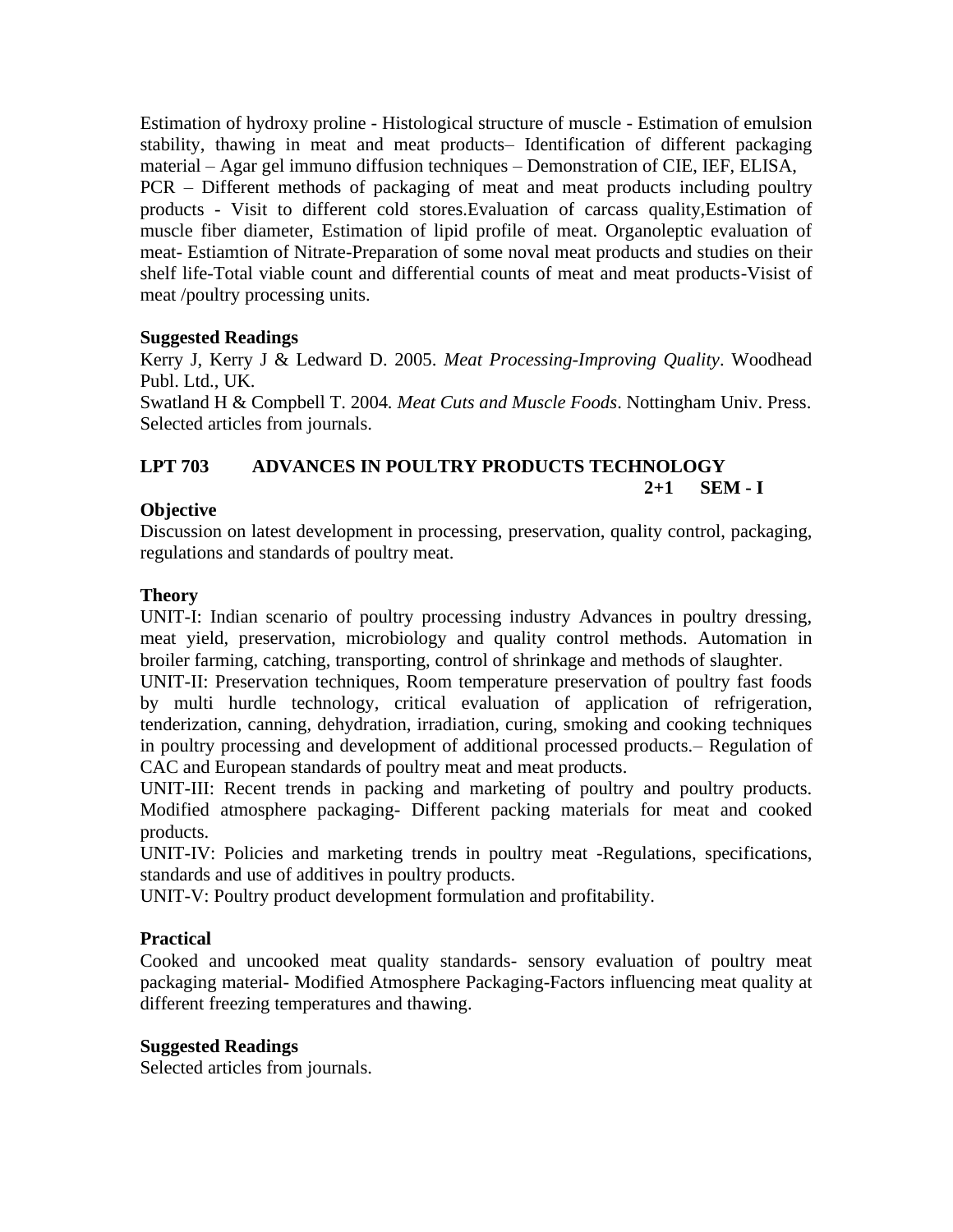### **LPT 704 ADVANCES IN MILK AND MILK PRODUCTS TECHNOLOGY 3+1 SEM - I**

### **Objective**

To disseminate knowledge about production of high quality milk, preservation method, advances in processing of milk and milk products and packaging.

### **Theory**

UNIT-I: Principles and practices of production of high quality milk. Advances in methods of chilling and preservation of milk. Thermal processing of milk, principles and methods, types of UHT-processing plants. Advances in packaging of milk.

UNIT-II: Bacteriological, physical, chemical and nutritional effects of processing on milk - New concepts in milk processing – radiation and microwave processing- Membrane processing in dairy industry such as Reverse Osmosis(R.O), Ultra Filtration (UF), Nano Filtration (NF) and Micro Filtration (MF)- Fouling and cleaning of membranes.

UNIT-III: New concepts in technology of dairy products. Cream powder, sterilized cream, frozen products, ice-cream mix, low, medium, high heat milk powder, milk based infant foods. Advances in starter cultures and their application, butter, butter spread, butter powder, cheese and cheese spread, probiotic products.

UNIT-IV: Indigenous dairy products, khoa powder, paneer/channa powder, gulab jamum powder, kulfi powder. Recent advances in utilization of dairy byproducts in product development, preservation of milk products. Application of immobilized enzyme in dairy products.

### **Practical**

Use of Starter cultures, lyophilization process, Maintenance of cultures. Demonstration of Memeberane processing Technology, Advances in Packaging-Retort, Vacuum and Control Atmosphere Pacakaging Technology.

#### **Suggested Readings**

Walstra P, Wouters JTM & Geurts TJ. 2006. *Dairy Science and Technology*. 2nd Ed. Taylor & Francis.

Selected articles from journals.

### **LPT 705 ADVANCES IN QUALITY CONTROL OF LIVESTOCK PRODUCTS 2+0 SEM - II**

#### **Objective**

To impart knowledge about the advances in quality control in dairy and meat industry.

#### **Theory**

UNIT-I: Recent advances in quality control in dairy and meat industry in special reference to Total Quality Management, HACCP – good manufacturing practices for manufacturing of quality and safe livestock products.

UNIT-II: PFA and BIS standards, International Standards Organization (ISO 9000), product quality certification, international standards for milk powders, American Dairy Products Institute (ADPI) standards.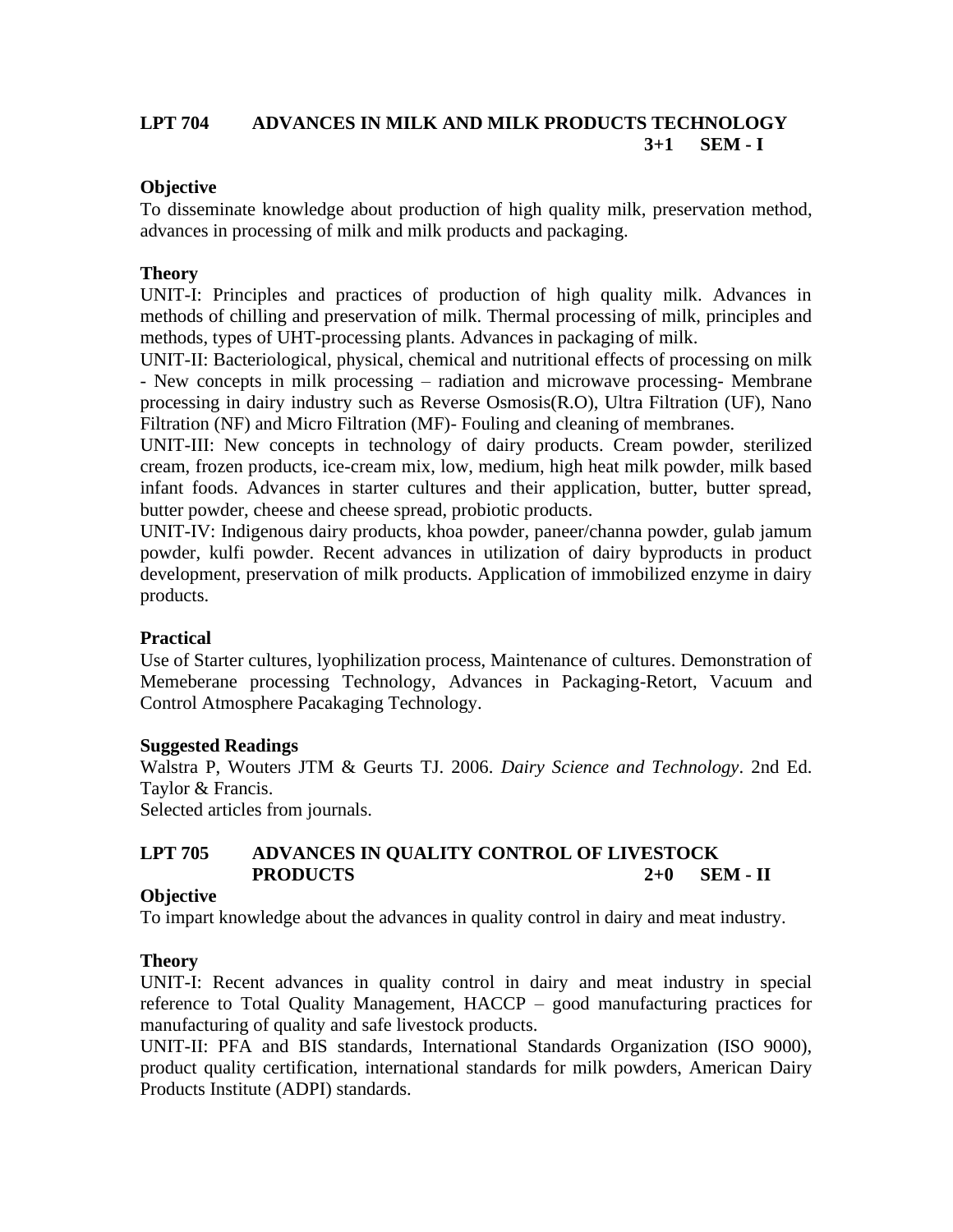UNIT-III: Rheology of milk products, preservatives, antioxidants, antibiotics and pesticides residue in milk- Advances in bacteriological and physico-chemical analysis of milk and milk products.

UNIT-IV: Importance of quality assurance of livestock products for domestic and export trade – quality standards for meat - Effect of processing on nutritional and chemical qualities of meat products – Sensory evaluation of meat products – Physicochemical and microbiological quality assessment and standards - Economics of processing and product development, good manufacturing practices, meat hygiene regulations in relation to slaughter houses and processing plants-international regulations-State Municipal and other regulations pertaining to meat trade-Meat Food Products Order-ISO certification-Codex alimentarius-Bureau of Indian standards.

### **Suggested Readings**

Selected articles from journals.

## **LPT 706 BIOTECHNOLOGICAL TECHNIQUES AND PROCESSES IN ANIMAL PRODUCTS 1+1 SEM - II**

### **Objective**

To impart knowledge about biotechnological techniques, methods, starter cultures and industrial application of biotechnology in meat industry.

### **Theory**

UNIT-I: Introduction, development and prospects of biotechnology in animal products, ancient and traditional food processing biotechniques.

UNIT-II: Modern biotechnological methods and processes in animal products development, chemical and physical factors required for growing microbial cultures in nutritive substrate- Meat species identification- Quality control – Screening products for contaminants – Polymerase Chain Reaction (PCR) based methods.

UNIT-III: Basic principles of the industrial use of bio-reactions for production of biomass upstream and downstream processing-application of micro-organisms as starter cultures in meat industry, microbial production of food ingredients.

### **Practical**

Production, selection and purification of microbial cultures, making products using different microbial cultures, production of acidulation, buttery flavour, pigments, antimicrobial agents to improve the product quality and safety- Polymerase Chain Reaction (PCR).

### **Suggested Readings**

Selected articles from journals.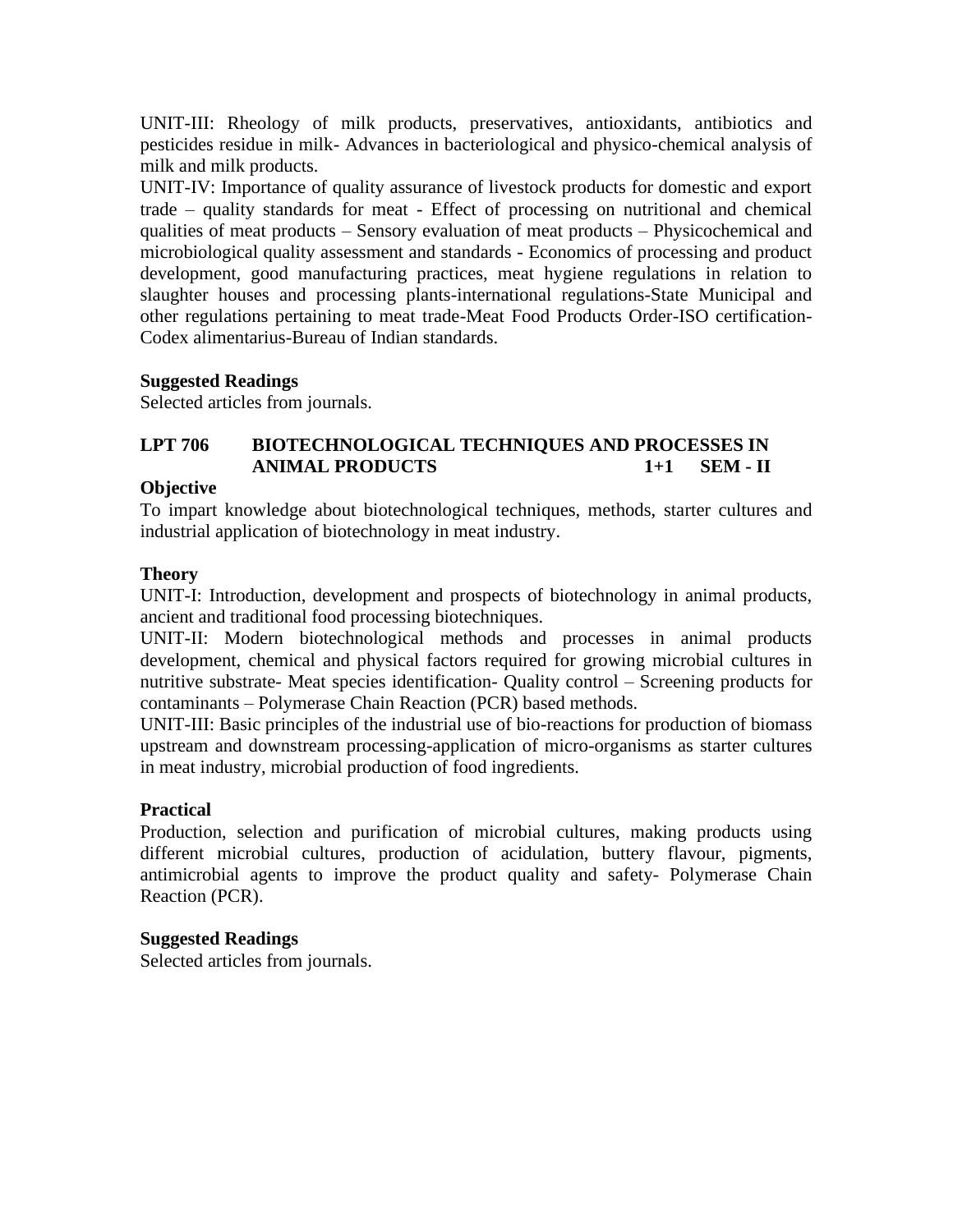# **LIVESTOCK PRODUCT TECHNOLOGY**

#### **List of Journals**

- Advances in Food Research
- Beverage and Food World
- British Poultry Science
- Dairy Foods
- Dairy Indian
- Dairy Industries International
- Dairy Science Abstracts
- Flieshwirtschaft
- Food Processing
- Food Technology
- Food Technology
- Indian Dairy Man
- Indian Food Industry
- Indian Journal of Dairy Technology
- Indian Journal of Food Science and Technology
- Indian Journal of Poultry Science
- Indian Journal of Veterinary Research
- International Dairy Federation
- International Dairy Journal
- International Food Hygiene
- International Journal of Dairy Technology
- Journal of Animal Science
- Journal of Dairy Research
- Journal of Dairy Science
- Journal of Food Protection
- Journal of Food Science
- Journal of Meat Science
- Milk Industry
- Poultry Science
- Processed Food Industry
- Science of Food and Agriculture

#### **e-Resources**

- www.meatscience.org
- www.amis.org
- www.meatami.com
- www.mla.org.au
- www.FAO.org
- www.agresearch.co.nz/mirinz
- www.usa.gov
- www.fsis.usda.gov